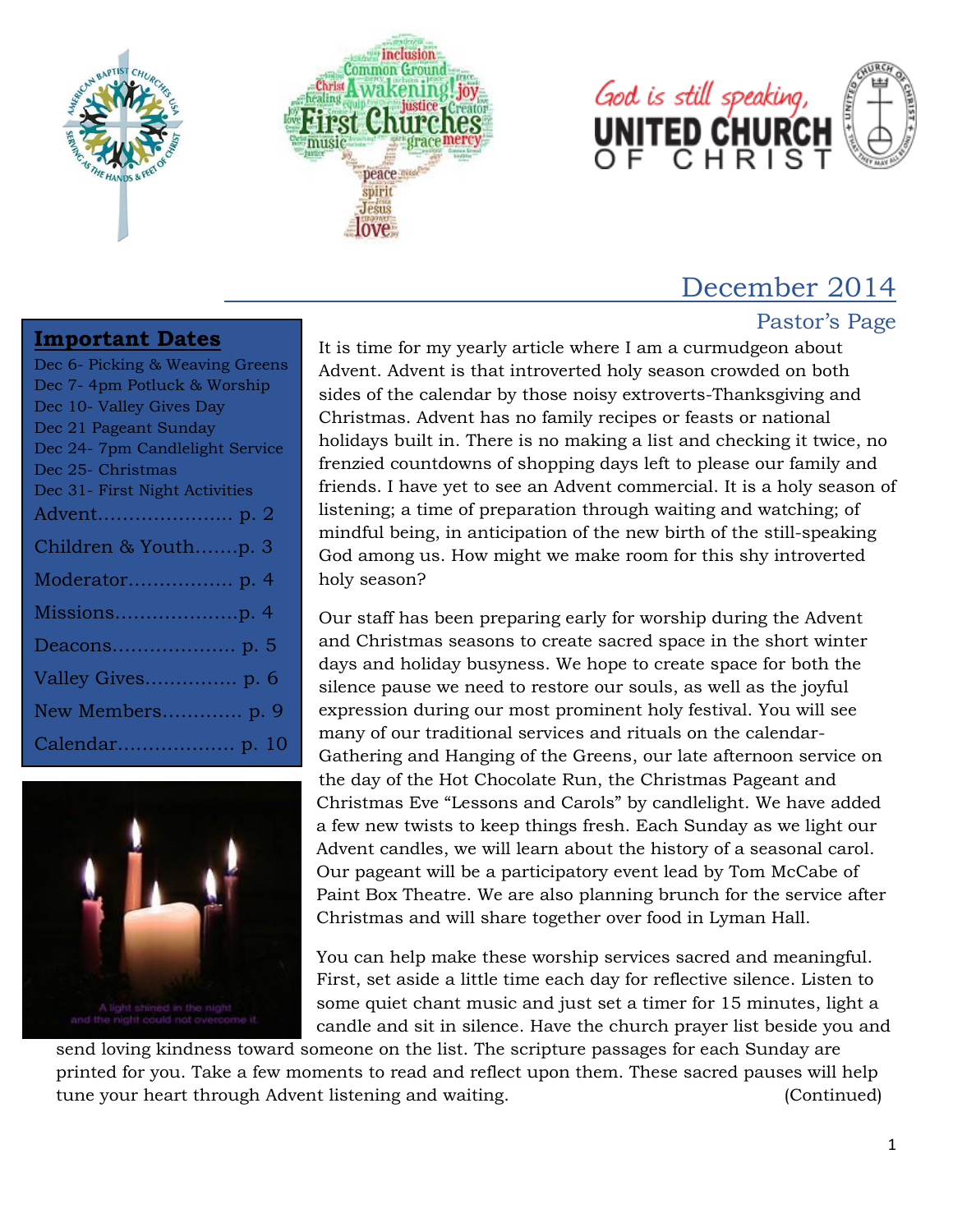Second, let's work together to create sacred Sabbath space when we gather for worship. Come a little early to worship so we can all settle in together. Dana has prepared wonderful music to set the tone. Please refrain from church business that is not an emergency starting 15 minutes before worship. Get things done before Sunday. You can email or call Pastor Sarah and me ahead of time, but we are often inundated with information on Sundays, which makes it hard to be as present as we would like to be. Please consider volunteering in advance to help with Second Hour refreshments, the potluck and being a greeter, so other church leaders are not anxious for help. If we visit the sign up board in Lyman Hall and commit to one thing, many hands make light work.

Pastor Todd

# **Weekly Themes for Advent and Christmas**

**November 30** - "Keep Awake!" Scripture: Mark 13:24-37 **December 7** "Hope in the Wilderness" Hot Chocolate Run and Hanging of the Greens Worship and Communion is at 4:00 PM (no morning service.) Scripture: Mark 1:1-8, Isaiah 40 **December 14** "God Has More Light and Truth to Break Forth from the Holy Word" Scripture: John 1:6-28 **December 21** "Be Not Afraid" Pageant Sunday- See page 3! Scripture: Luke 1:26-38 **December 24** "Lessons & Carols" Candlelight Service at 7:30 PM **December 28 "**Where Did You See Christ in Christmas?" Brunch beginning at 9:30 with worship in Lyman Hall.

## **Saturday, December 6 10:00am Gathering the Greens 1:00 PM Weaving the Greens**

Each year, many at First Churches gather together for all or part of a day, beginning with the picking of laurel at the Judd's house, coupled with delicious refreshments, followed by weaving the laurel into ropes in the church basement.

A group will gather at Carol and Ned Judd's house, 10 am, to pick laurel in the woods behind their house, and then warm up in their kitchen with hot drinks and food. Please be sure to dress appropriately for weather, for instance, wearing boots and warm and dry coats. If you plan to be there, please call Carol and Ned at 584-9461. They will also give you directions to their house, which is at 372 Audubon Road in Leeds. Weaving begins at 1 pm in the basement of the church. We are looking for volunteers for all positions! They have to set up everything downstairs and get people working in teams.



## **December 7th - 4pm Worship**

*Hanging of the Greens, Light Supper and Carols* Our Sunday worship service will be at 4pm, so people can participate in the downtown Hot Chocolate Run. We will celebrate the Hanging of the Greens, and share communion in a multi-generational service. After worship, we will share a light meal at 5:00 PM and sing carols in the Parlor. Sign-up sheets will be available in Lyman Hall after service for the potluck, or you can sign online or email [admin@firstchurches.org.](mailto:admin@firstchurches.org)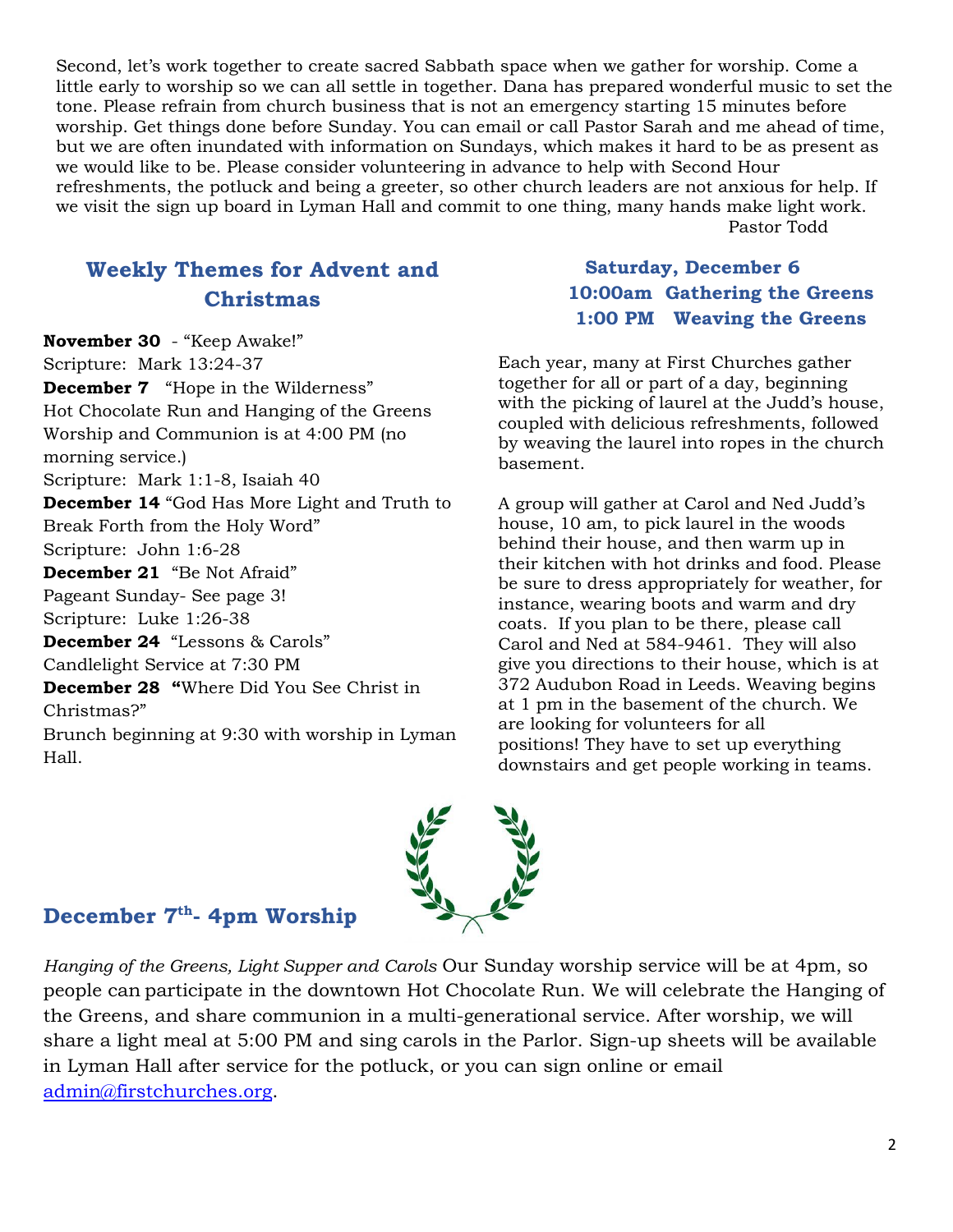# **Children and Youth**

Before I say a word about what has happened in our Children's Ministry or what is about to happen, I want to say, "thank you." I want to thank everyone who has contributed to our program by volunteering, teaching, and/or bringing their children. It is such a joy to see so many kids in church and I count it a privilege to have this opportunity to work with them. I am truly grateful.

I am also pleased to report that our Sunday School program is humming right along. We've had strong attendance throughout the fall and a wonderful group of teachers assisting me in 4 classrooms! And the curriculum is so much fun to work with that I do believe our teachers are enjoying the class as much as the kids. Stacey Martin, who has been teaching the 3-4th graders sent me this little note a few Sundays ago:

*I thank you for giving me the opportunity to teach our precious children!! It has opened my eyes to being more mindful of our Lord's ways through their eyes. I so look forward to Sundays!! I am so proud and filled with gratitude to be a part of our congregation!!!!* From the very beginning we have wanted to create a program of which we could all be proud, a Sunday school that would feel like real ministry for all involved. I think we are succeeding.

I know I felt as proud and fulfilled as Stacey returning from the retreat with our confirmands. We all had a great time, but I was really proud of our kids for the way they jumped right in with open minds and hearts. They made friends instantly. They took the sessions seriously. And our young people had beautiful things to share with the group about what makes First Churches such a special place. If you haven't yet had a chance to see the beautiful collage they made in honor of our church, please let me know and I'll show it to you. Their work over the weekend blew me away. But the greatest joy by far was simply getting to know them better. We are blessed to have these young people as a part of our congregation.

Looking ahead, we will be having our annual Christmas Pageant on **Dec 21** during worship. We will be looking for volunteers of all ages to dress up and play the traditional roles (Caesar, Mary, Joseph, Donkey, Shepherds, Wise Men, etc.) The speaking roles are small and easy to remember – no more than 5 lines – and the new format we will be using with Tom McCabe of *Paintbox Theater* does not require any rehearsal. It promises to be a pageant to remember. If your child would like to participate please let me know. And if you don't manage to secure part ahead of time but want to participate, just come dressed as an animal –any animal- or a star, and we'll find a place for you in the pageant.

Finally, our joint youth group is looking ahead to a lock in this **January 16-17th**. We've got tons of fun planned for youth from  $6<sup>th</sup> -12<sup>th</sup>$  grade. It should be a great night. Thank you all and let's keep up the good work. - Pastor Sarah

#### **BECAUSE WHO NEEDS SLEEP?**

#### **St. John's Episcopal- 8pm-8am! 16 JANUARY, RSVP by 1/5**

Come join youth grades 6-12 from First Churches, Edwards, and St. John's for a crazy fun-filled all-nighter. There will be games, movies, crafts, under-croft peach basket basketball, popcorn, pizza, bagels, and maybe even a little spirituality thrown in for good measure. We're going to have a great time. But it won't be the same without you, so come and have fun all night long.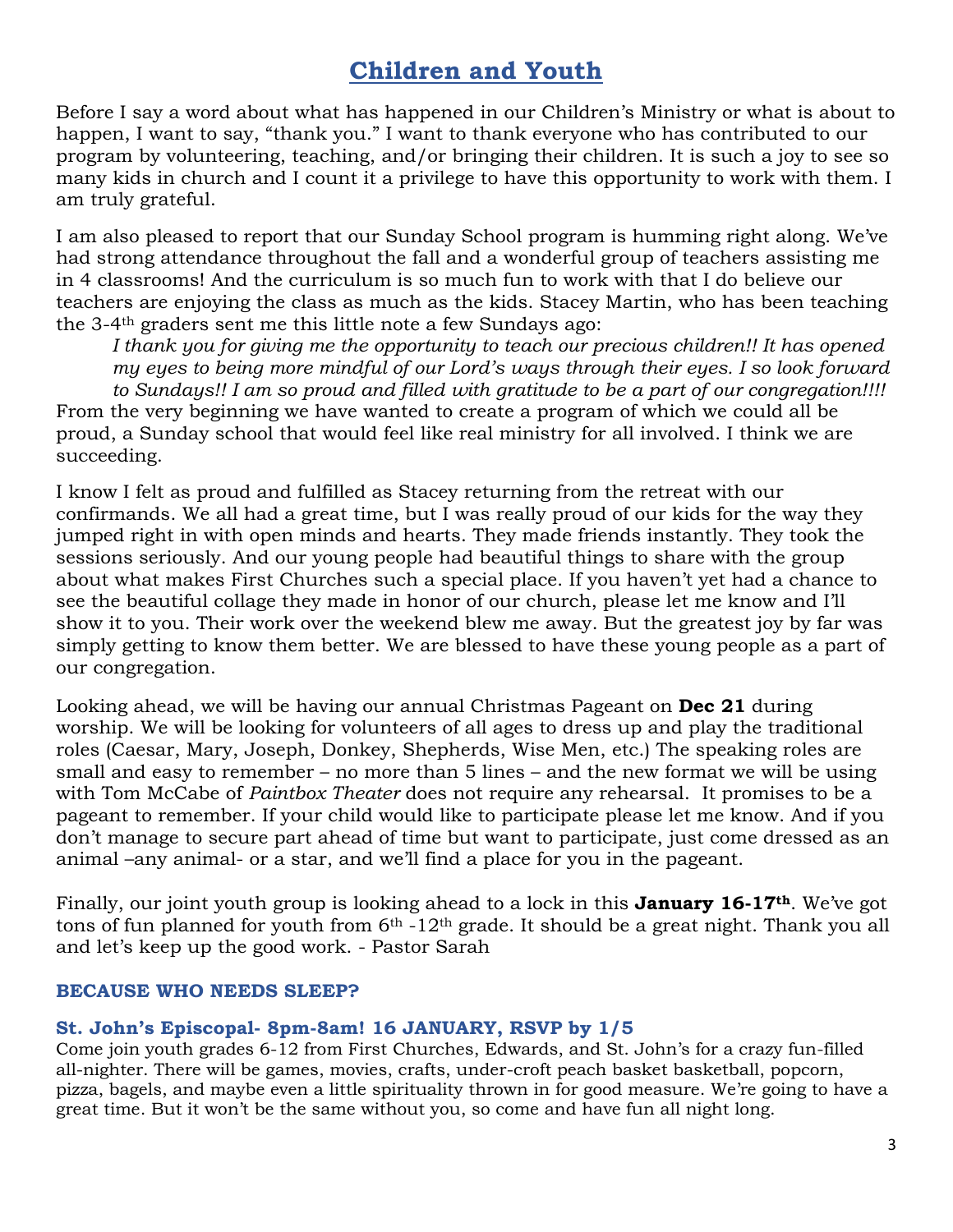# **SEASON'S GREETINGS, FIRST CHURCHES FAMILY! -From your Moderator**

Yes, it's December! Advent! We are once again blessed with this special time of year. We are further blessed to share it with new faces and voices. It's a good feeling. Advent is when I try to slow down and take in the wonder of our little part of the world. I think about how small we are, compared to where I grew up but, how much we do and how far we reach. I try to put aside the typical day to day fears and worries, and remind myself that in Advent we celebrate 4 Sundays; each with its own focus – Hope, Peace, Joy and Love. I try to look for examples of them in my day, my life and in the world at large. One of the first things that came to mind was the past year here at First Churches. How in the beginning of the year, we were hopeful. We engaged with each other in peaceful and affirming dialogue and felt the joy of success when we came to the decision on the continued stewardship of the Tiffany window. We felt hope and joy again with the opportunistic decision to call an Associate Pastor. Many of you have commented about our new and improved Children's Church and Sarah has brought multiple gifts and new faces to our youth program. And through it all - Love. None of this is possible without the love we have for each other and for First Churches.

Welcome Advent! Welcome magical season of wonder and light. Welcome all of God's people – with Hope, Peace, Joy and Love.

# **Special Meeting for December 14 – Organ Refurbishing**

As Moderator, I am calling for a special meeting of the congregation for Sunday, December 14th in Lyman Hall immediately following worship. The purpose of the meeting will be to discuss a plan for some major work on the organ in our sanctuary. Our Minister of Music, Dana Pasquale, will present some of the major needs to reconstruct the covers of the wind chests. The Board of Trustees has come up with a plan to finance the repairs to present to the full congregation for approval. We encourage everyone to stay for a 20-30 minutes meeting.

Respectfully submitted, Donna O'Meally, Moderator

# **Missions**

# **Cot Shelter Meals**

*Monday, December 1; Monday, January 5*

Folks interested in volunteering to serve and clean-up, provide food or drinks, and/or support through a money donation should contact Jenna Sellers at [jennaesellers@gmail.com](mailto:jennaesellers@gmail.com) or 413-427-4173

# **Christmas Gifts for 30 Children at Treehouse**

Tags for each child at Treehouse are on the tree in

Lyman Hall. There are many teenagers, an older group than we have had in the past at Safe Passage and Grace House. Please choose one, buy a gift or a gift certificate if indicated, attach the tag to it, and bring it unwrapped to the *December 14th* service for delivery. Your thoughtfulness will bring grateful smiles.

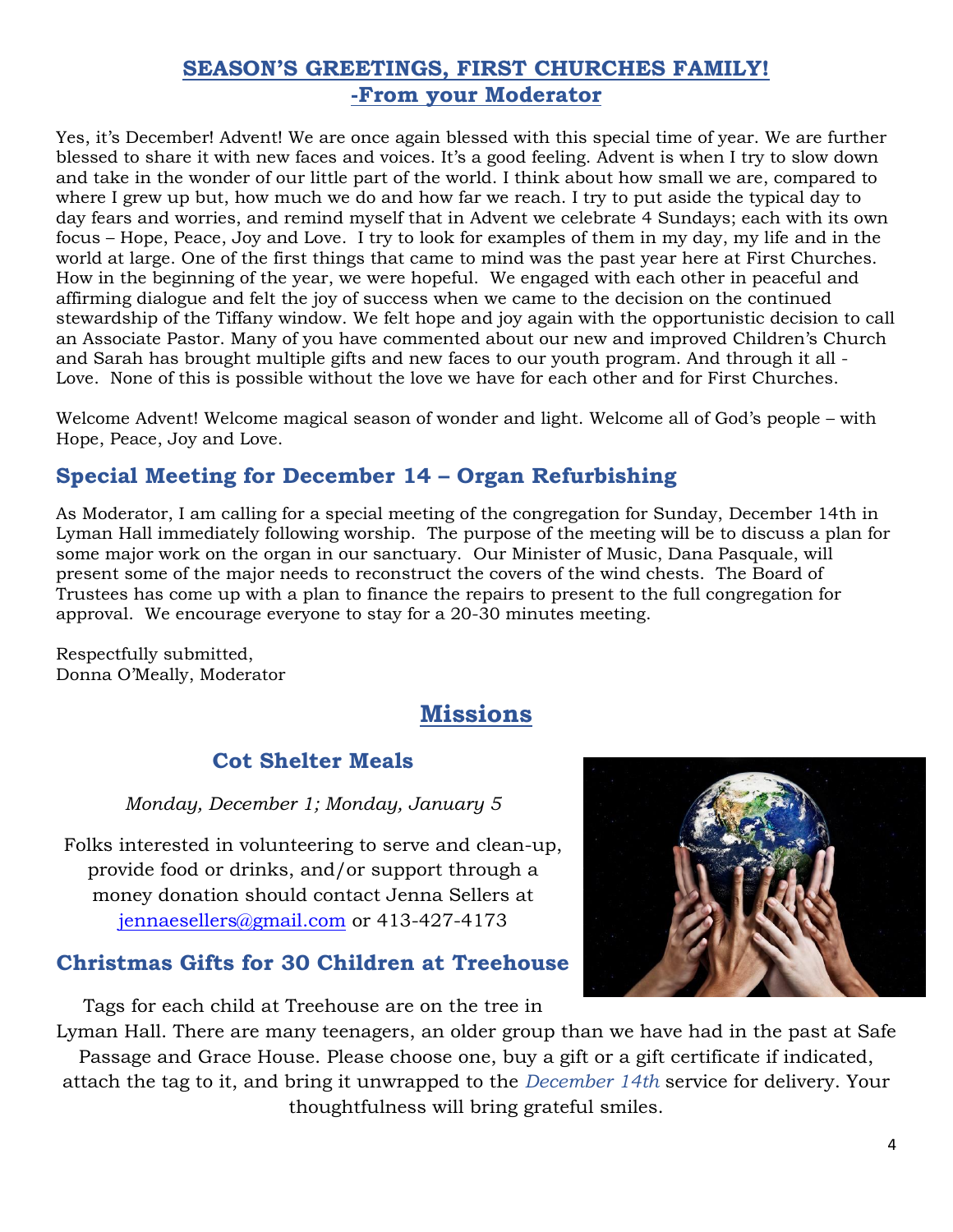## **DEACONS' PAGE**



#### COMMUNION

The Board of Deacons will begin using a new method of receiving communion. Intinction, which is the action of one receiving a piece of bread and dipping it in juice, will begin on Dec. 7. Participants will come forward to the altar area, receive a piece of bread and then dip it into the cup. Pastor Todd will explain the procedure before communion begins. We will use the traditional method of individual cup and bread on World communion Sunday and another Sunday

which will be decided at a later date. Our Board of Deacons is a very small, but committed group and we have been looking for alternate methods of serving communion using fewer hands to setup and clean up. THANK YOU to Peggy Anderson, who donated a new pottery chalice and pitcher for the communion table.

#### **GREETERS**

We are also looking for folks who would be willing to be an usher/greeter. We even have a new information sheet which will help you out. If you are interested in helping please see one of the Deacons, or sign up at the Board in Lyman Hall

## **Offerings for Retired Church Leaders**

*"We remember before our God and Father your work produced by faith, your labor prompted by love, and your endurance inspired by hope in our Lord Jesus Christ." — 1 Thessalonians 1:3*

In this passage, Paul expresses his affection for the new converts in Thessalonica. He is encouraged by their faith and strong sense of community. He urges them to show appreciation for those who provide leadership for their faith journey. The recognition that we are touched and inspired by a minister or leader as we grow deeper in our faith and then become an inspiration to another is woven into the fabric of our Christian identity from our earliest traditions. The roots of RMMO go back to the mid-1930s, when American Baptist congregations received a Communion Fellowship Offering on the first Sunday of each month to support retired ministers,



missionaries, and their widowed spouses within their churches. In 1977 American Baptist Churches USA launched the Retired Ministers and Missionaries Offering (RMMO) to continue this appreciation of God's service. Your church's offering makes it possible to provide emergency assistance in times of crisis and to send a "Thank You" check to those who are eligible. Through your generous giving in 2013 we provided \$1,141,295 in assistance and "Thank You" checks to over 3,350 people. Our goal for 2014 is \$1.2 million.

The generous gifts of UCC congregations and individuals to the Christmas Fund enabled the Pension Boards' Ministerial Assistance program to provide some form of assistance to impact the lives of hundreds of persons during the past year.

On November 30 and throughout Advent, envelopes will be available in the Narthex and on the table as you enter the Sanctuary near the elevator. These are for gifts to The Christmas Fund (UCC) and The Retired Ministers & Missionaries Offering (ABC). Each December, our denominations send a money gift to our past ministers to thank them. Please donate during Advent to express your appreciation for their faithful service and guidance to us over many years.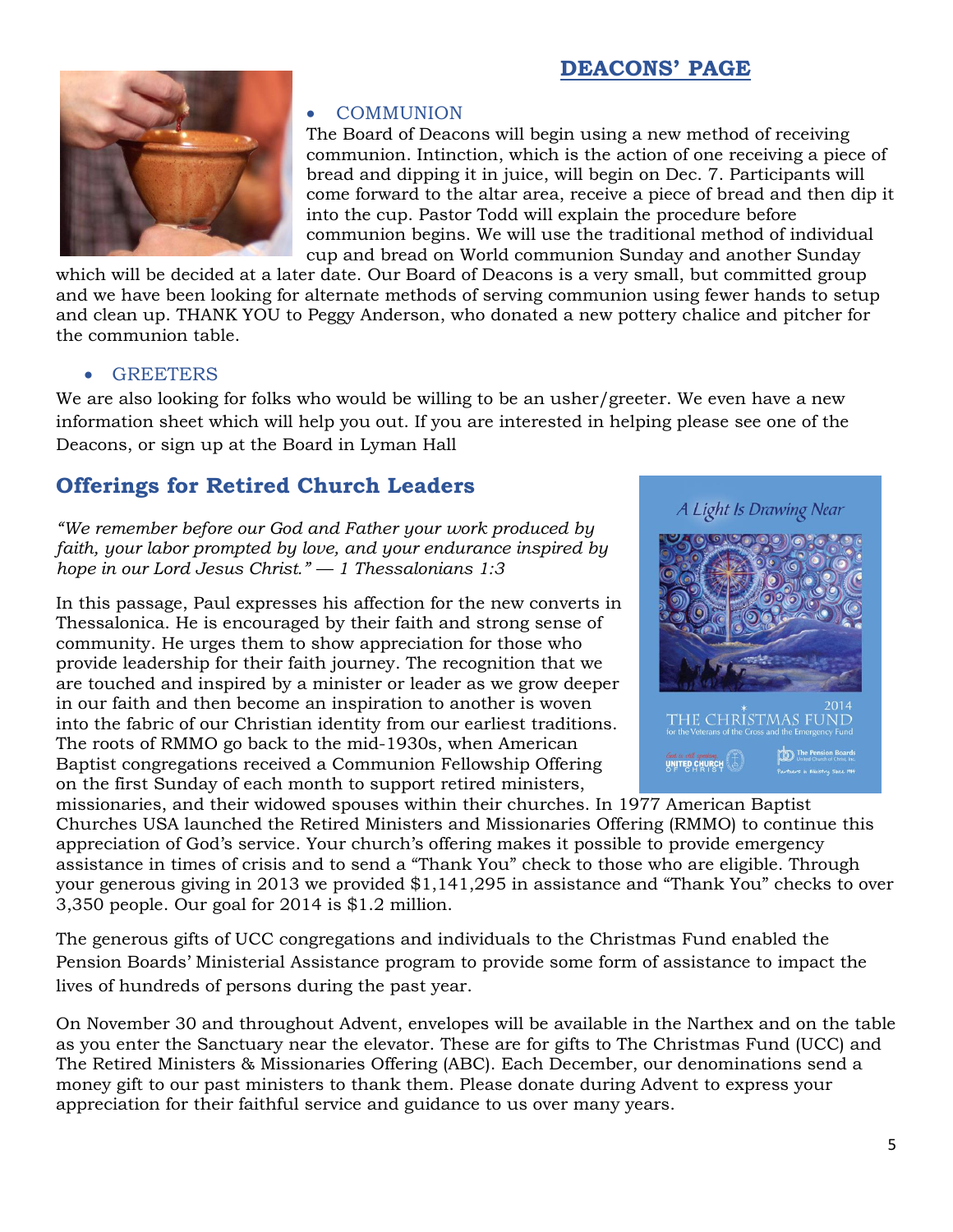# **YOU'VE DONE IT AGAIN!!!**

Another successful Church Fair! It is so amazing and exciting to watch the fair take shape on the Thursday and Friday before the day of the fair.

**Amazing** because even though the "fair plan" was set in motion months ago, so much has to come together in the space of those two days: moving furniture, setting up tables, bringing up the boxes from the fair room, preparing each individual display, gathering of food for the luncheon and, of course, the baking of The Pies. This is what you all do so well.

**Exciting** to watch each autonomous part of the fair set up to become what it will be on the day of the fair. Not to mention the anticipation of what will come of these preparations. Are the tables ready? Will this Church Fair do well this year, or not??

The fruit of all these labors is clearly evident in the \$7400 (and possibly a bit more) that this major event raised.

Thank you, friends and members of First Churches.

Barbara, Celeste, Ginny, Peg Fair Steering Committee

# **Many Hands Made Light Work – and Lots of Fun at the Fair**

Mary Ramos and Margie Riddle are so grateful for all the helpers who made the luncheon at the fair a success. We were assisted by at least twenty folks who made soup and pulled pork at home, provided ingredients, prepared the meal, served, and washed many dishes. Our very efficient and friendly wait staff assisted customers in carrying meals to tables and clearing dishes. Some new items on the menu, particularly beans and rice, provided a healthy meal and relaxing break for shoppers and workers at the fair. Those of us working in the kitchen had a grand time together. Many thanks to all who helped!



On December 10, 2014 many local nonprofits will participate in a 24 hour fundraising blitz known as Valley Gives Day. This year First Churches is a participant. How it Works- When a donor comes to the Valley Gives website and makes a gift to his

or her favorite nonprofits between 12 AM and 11:59 PM on December 10th, that gift will be added up along with all the thousands of other gifts being made to nonprofits in western Massachusetts throughout the day. At the end of 24 hours, the nonprofits that have the most unique donors will be rewarded with special grants from a prize pool which consists of up to \$225,000 in awards. This could mean extra money for "new donors" or having large numbers of people donate, even if it is small amounts. Throughout the day, donors will be randomly chosen and their gift will be amplified with a "Golden Ticket," adding anywhere from \$500 to \$1,000 to support their favorite nonprofit. More than over 100 different nonprofits will receive this bonus. The potential for prizes is outlined in our [Prizes and Rules page.](http://valleygives.razoo.com/giving_events/VG14/rules) Please click here for more information. Please consider sharing this with your contacts. Truly, every little bit helps. We came into this a bit late, and we are working hard to get a Valley Gives Page up on the website. Please contact the church office with any questions. Thank you all for your support!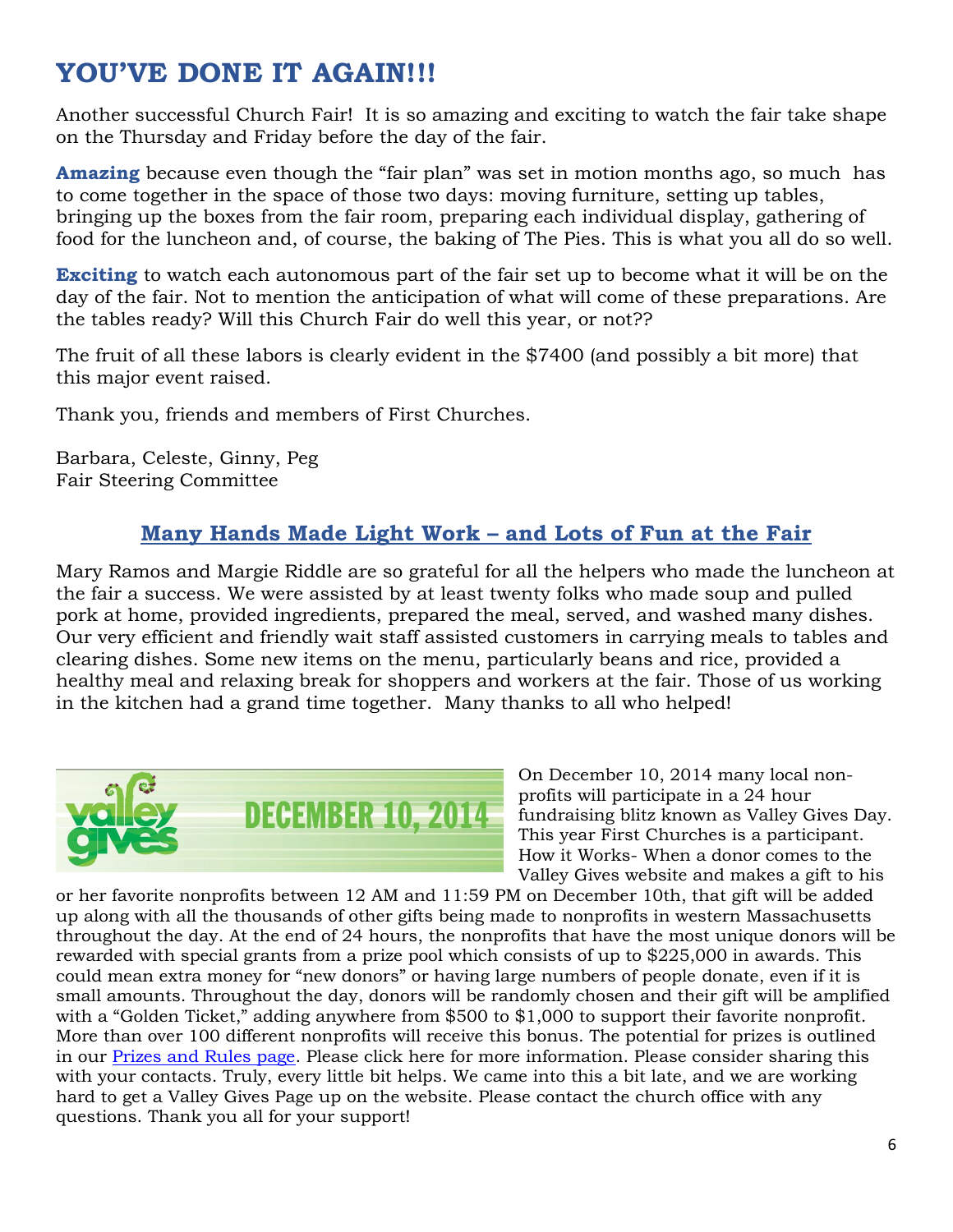#### **WELCOME NEW MEMBERS**



#### **Reverend Sarah Buteux-**

The Rev. Sarah Buteux, brings many and varied gifts along with 13+ years of ministry experience to her work at First Churches. Although Sarah was raised evangelical, ordained by the Swedenborgian Church in 2001, and received Privilege of Call from the U.C.C. in 2014, she identifies most fully as Emergent. She is a graduate of Smith College and Harvard Divinity School. Sarah has ministered in the valley for the last nine years to a growing and thriving U.C.C. congregation in Hadley Massachusetts. As

much as she loved her work in Hadley, Sarah left in order to follow the call God laid on her heart to explore alternative ways of creating a fully inclusive Christian community. That call led her to found Common Ground, a farm to table dinner church. In July of 2014 the congregation of First Churches invited Sarah to come on staff as their associate pastor and not only offered Common Ground a home, but formally adopted it as a new ministry of First Churches. Sarah is charismatic and compassionate, intelligent and kind. She is a theological and social progressive with an evangelical heart whose greatest joy is welcoming people into the kingdom of God and then empowering them to extend that same extravagant welcome to others. Sarah is well known and respected in the Pioneer Valley as an inspiring preacher and singer, a creative and adaptable leader, a voice people trust and a pastor they can count on. She is the mother of George (age 7) and Genevieve (age 4) which keeps her grounded and connected to the lives and challenges of other families. Sarah is happily married to Andrew Dole, a professor of Religion at Amherst College.

#### **Dawn Davis-**

If you ask Dawn where she is from originally, the most common reply is, "Good question". Her father was a serviceman, so they moved A LOT. Dawn attended 20+ schools before attending High School and Vocational School. Even still, she has been blessed with friends and classmates who invited her to church with them. Dawn went to a Christian College, studying Christian Education. She worked as a daycare and preschool teacher for 20 years. When she first moved to Northampton back in the '80s she worked at the Clarke School for the Deaf. Dawn met Elaine Wert about 21 years ago. When they get together they are worse than two kids in a candy store. "We are bad", is how Dawn describes her and Elaine's relationship. Dawn has lived at



Michael's House for 3 years with her 10 year old cat Gray-Purr. Elaine joined her 2 years ago. It is still never a dull moment. Now they are able to worship together. Despite being in a wheelchair for the past 8 years Dawn still feels very blessed in many, many ways - too many to write, but just ask her.



#### **Oonagh Doherty-**

Oonagh Doherty lives in Northampton with her husband Bruce and her fifteen year old daughter Yinyin. Oonagh was a legal services attorney in Holyoke for nearly twenty years, specializing in the areas of family homelessness, family law and benefits. She deeply respects every world religious tradition which is practiced with kindness, honesty, and a love of justice. Her own family background is Scots Presbyterian, Catholic, Anglican, and Jewish. She feels she has found companionship at First Churches and wants to thank everybody for their welcome.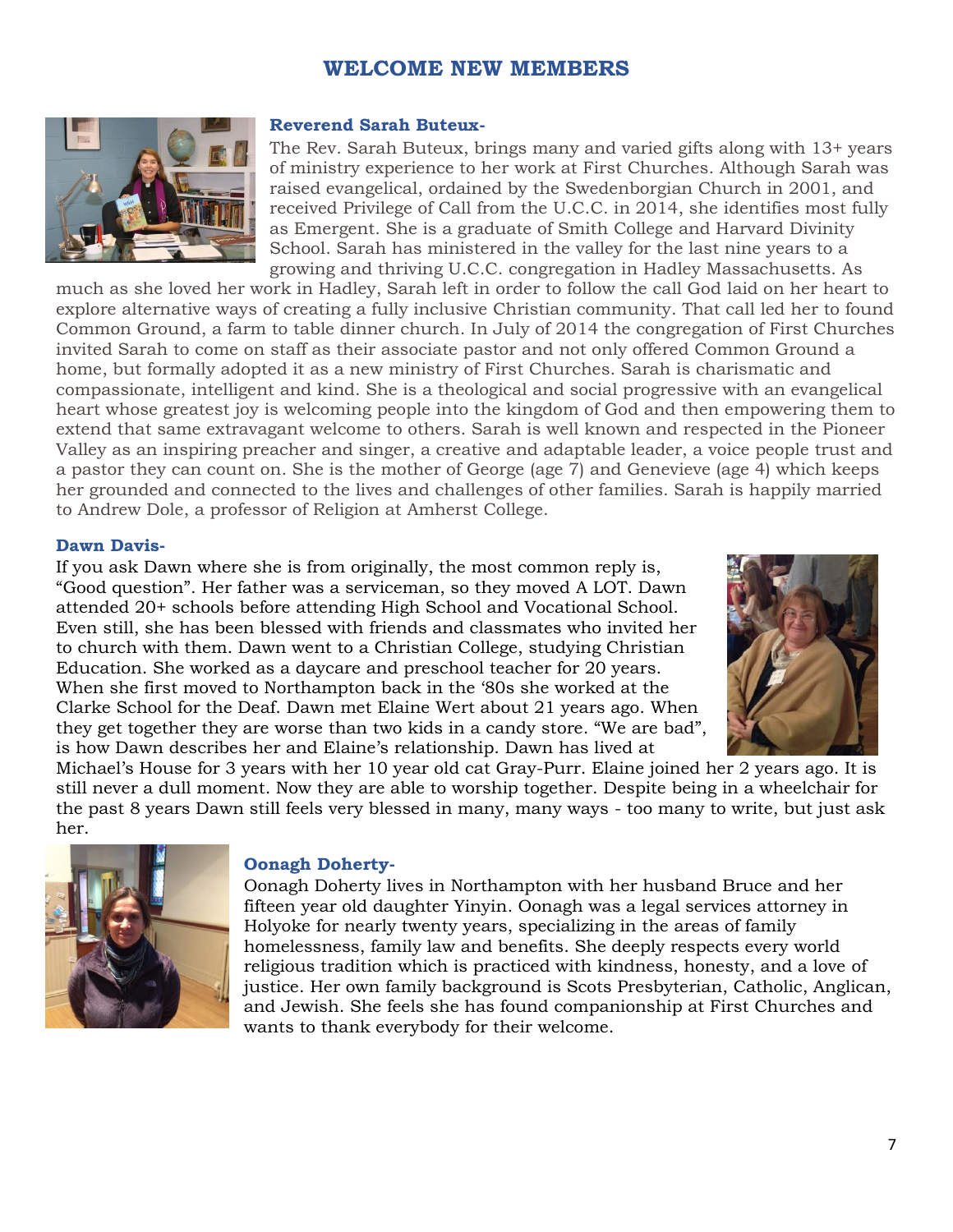**Mike Martin-** Mike is happy to follow his wife Stacey Martin in joining First Churches. Stacey has been teaching Sunday School and their son, Noah, is in the Rainbow Room class.

#### **Desiree Jarosz-**

Desiree says she, "is a simple woman who does the best she can. Short and sweet, just like me!" It was a pleasure for Vanessa to work with Desiree in the kitchen at the Church Fair!





#### **Irene Mattison-**

Irene Mattison recently moved to Easthampton from Williamstown. Before retirement she had a family greenhouse and flower shop. She is transferring membership from First Baptist Church in Williamstown. Irene enjoys sitting in her pew with Marge Magner and Pricilla Pike.

#### **Ruth Parsons-**

Ruth Parsons is a long-time member of the Williamsburg UCC, (Bapitzed in 1934). She has been singing in the First Churches choir since moving to Northampton three years ago and is joining now as an Associate Member. Ruth enjoys knitting and croquet, and made many items for the church fair. She has four grown sons, and is retired after 40 year of working at the October Company in Easthampton.





#### **Kevin Ranney-**

Kevin is a son of the city. He describes himself as a musician, artist and a "popcorn poet". Once start reading his poetry, you won't want to put it down. Injuries required him to retire his guitar, but Kevin enjoys playing his harmonica nightly on the front steps of First Churches, calling the night in with his harp. He has sung with the Kennedy Choir Boys and the Florence Congregational Choir despite his intense stage fright. Kevin loves all music, but has a passion for Country music. While a member of Honor Court Kevin helped start the Safety Net program for women. The program has since turned into Jessie's House and now Grace House. Kevin worked as a logger for many years with local lumber

companies, including owning his own tree business. Kevin strongly believes in "paying it forward", and adds that he doesn't have a lot to offer, but has tons to give. He is an active participant with Cathedral in the Night and offers love and prayers to those more and less fortunate than he. He is the father of five children; Amanda, Robert, Jenna, Kevin Jr., and Stephen. Through much adversity in his 53 years on the planet, Kevin is proud to be living a clean and sober life. He attributes all his strength to Jesus and his faith in humanity.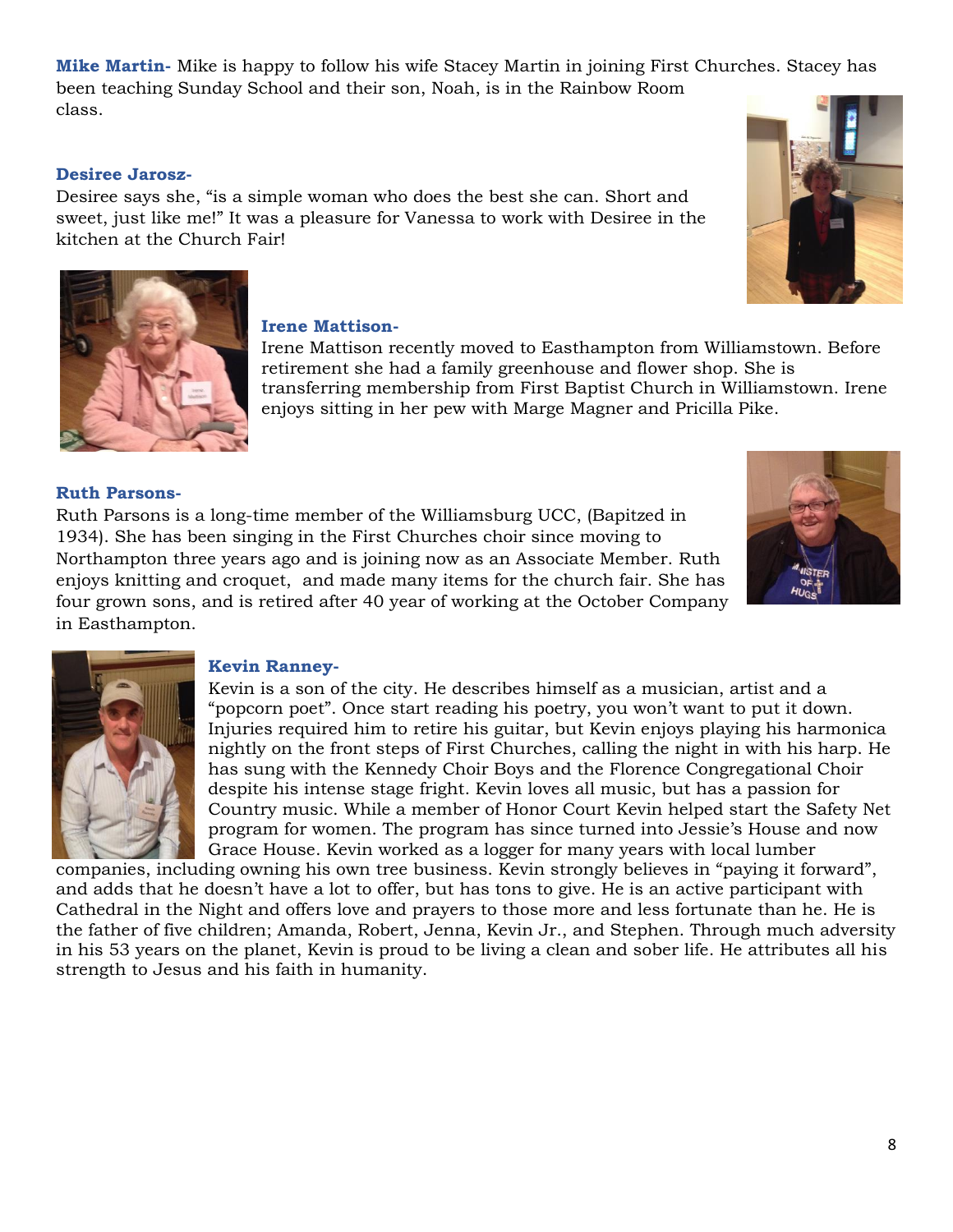

The church fair steering committee wants to say "Thanks" to everyone who helped out at the fair. It was a huge success, raising about \$7500, one of our best years!

Thank-you to everyone who helped set-up for the fair on Friday and then, clean up on Saturday afternoon. That's a lot of furniture to move! Did you see Pastor Todd's office?

Thank-you to all of the chairs of the various tables-Priscilla, Dori and Sandy, Celeste, Wendy, Pastor Sarah, Greg, Stacey and Laura. This is a big job taking lots of time and organization. The tables looked great! And, of course, thanks to everyone who helped out at the tables setting-up, pricing, and of course, selling. Couldn't sell much without all that you did. We know many of you were there all day Friday and Saturday!

Thank-you to Doreen and all of her piebakers. Did you see the picture in the Gazette? They made more than 140 apple pies.

Thank-you to Marti for arranging the Mission table and the Heifer project. And thank-you also to Oonagh for bringing the chickens, they were a big hit.

Thank-you to Margie and all of her luncheon helpers. The pulled pork was a huge hit and the soup, as always, was excellent. And,

Vanessa, thank-you for serving the coffee and donuts in the morning as this is always appreciated by the fair workers.

Thank-you to Celeste and Manny and to everyone who helped out with the raffle. We had sold \$500 of raffle tickets before the fair even started which is a lot of work by lots of people when you think that the tickets are only \$1 each. This success is also due to Celeste's hard work in obtaining all of the gift certificates that made the raffle so popular. We had a lovely selection of gift certificates along with the commemorative baseball, the afghan, pottery, Christmas table runner and Springfield Symphony tickets.

Thank-you to all of the donors to the fair. Couldn't make any money if there wasn't anything to sell! The jewelry table looked great and attic treasures was popular as always. All of the work that goes into the craft table was reflected in the lovely variety of items for sale. There was a nice variety of items in the Christmas Corner. And, thanks to everyone who spent time and effort to bake, wrap and label all of the goodies for the bake table, we know it was extra work.

Thank-you to everyone who helped out with all of the other "jobs" the fair requires. Pastor Todd sold pies out front, Doreen did chair massages, Cindy and her carolers, Denise our greeter in the Narthex, Marcia and Sue, our treasurers.

Finally, thank-you to the church staff for being so willing to help out. They do so much before, during and after the fair and much of it is done behind the scene.

We sure hope we didn't forget anyone, please let us know if we did, we want to be sure to recognize everyone.

Ginny Wahl